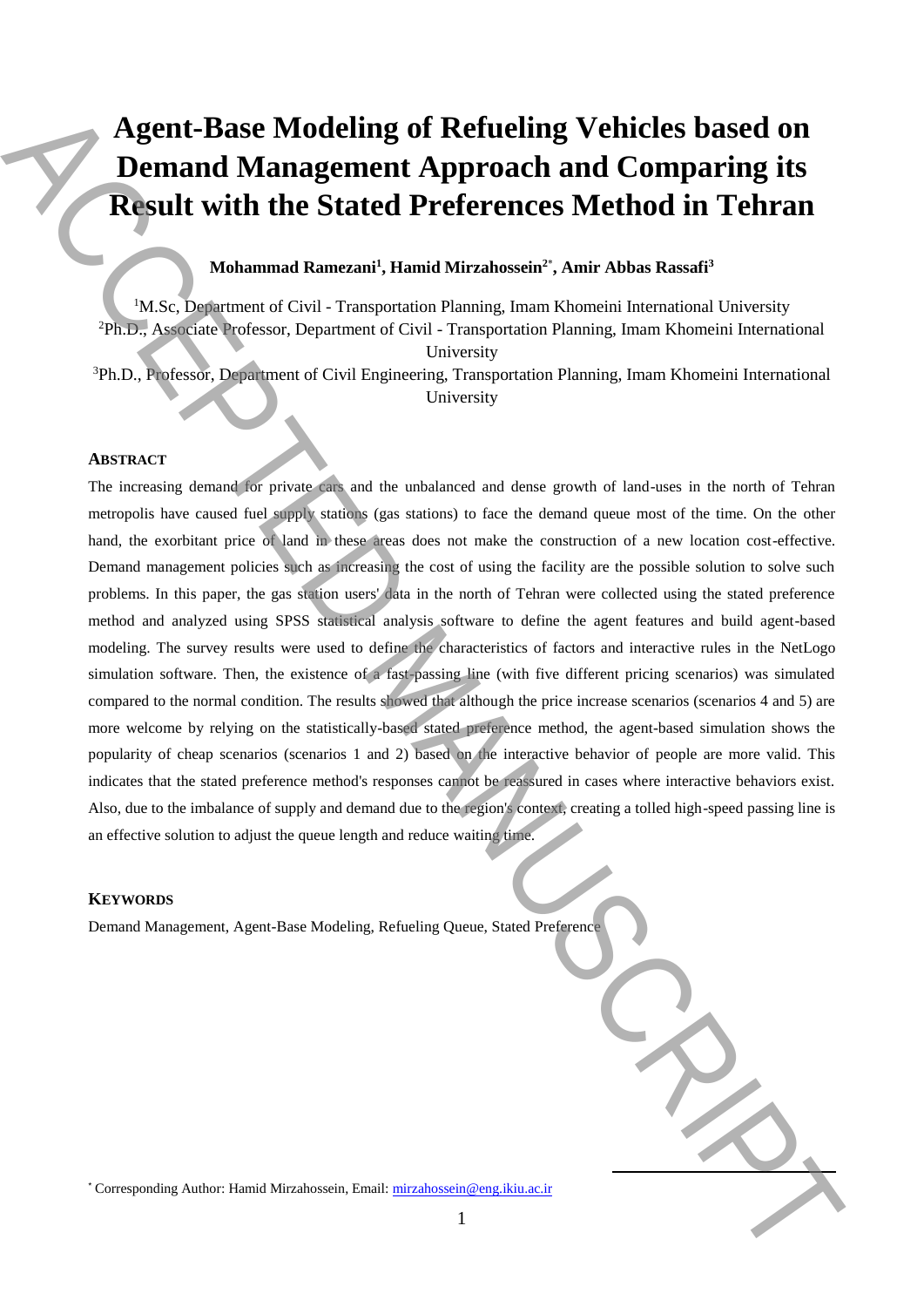#### **1. Introduction**

The expansion of cities and metropolises has always been the source of new problems. These problems in the traffic sector include congestion, noise pollution, air pollution, etc., which are due to the lack of urban traffic facilities and inequality of supply and demand. One of these essential facilities is gas stations, where congestion and long queues can be formed, especially on holidays and weekends. This is especially the case in metropolitan areas such as Tehran, especially in the north, due to the high price of land. Waiting in line and wasting time is unpleasant and stressful for many users; this issue is more evident in users who have more time value.

Based on previous studies, one of the best ways to adjust the queue is to use supply and demand control policies. These policies, which usually link their characteristics to price changes, are examined as scenarios of price increases and their impact on congestion. Since time is not the same for everyone, raising fuel prices, in general, will not make sense to manage queue length. Therefore, this increase can be considered selectively and in a separate queue only for users who, for any reason, do not want to wait in line.

In this paper, using two methods of statistical analysis of the answers of the Stated Preference (SP) method and modeling the refueling method of vehicles and examining the queue length by the Agent-based method, the effects of different demand management scenarios of individuals with price increase policy are investigated.

## **2. Methodology**

According to the objectives of this article, it is necessary to examine the views of users of fuel supply stations. Therefore, the data were collected through a questionnaire with a combination of open and closed questions and also scenario in relation to pricing in 1398 from the metropolitan area of Tehran through face-toface interviews. Experimental questionnaire has three parts: 1) demographic characteristics (individual characteristics and demographics) 2) information related to refueling (to determine the behavior of the Agents and the rules governing them and the environment in NetLogo software) 3) Scenarios (analysis Sensitivity in NetLogo software and comparison of results with preferred results). The number of scenarios in 5 classes is 1200, 1400, 1600, 1700, 1800 and 2000 Tomans (at the time of the research  $17159$  Tomans Iran = 1 US dollar). A total of 60 experimental questionnaires were collected from the statistical population, Velenjak gas stations, Yadegar Imam and Dadman (20 each). Of

these, 39 were healthy questionnaires (13 each) and 21 were distorted and had defects. The reliability and validity of this questionnaire were assessed with SPSS software and some of its parts were removed due to low Cronbach's alpha score and the main questionnaire was designed. The statistical population according to the objectives of the article, field study and annual land price statistics randomly led to the selection of Velenjak (Zone 1), Yadegar Imam (Zone 2) and Dadman (Zone 2) gas stations. Also, to maintain random sampling at the appropriate hours and days of the week, collection was performed. The sample size is 387 according to Morgan table. A total of 387 questionnaires were collected from three positions, the share of each position was 129. Of these, 360 were healthy questionnaires and 27 were distorted and had defects. After checking the reliability and validity of the main questionnaire (Cronbach's alpha = 0.948) data in SPSS software in two categories of approximate value of the vehicle (million Tomans) and the waiting tolerance threshold in the classification queue and lead to recognition of Agents, attributes and rules They and the environment. Using these results, the environment in NetLogo software is considered as a regular gasoline line with two pumps and two refueling stations with a normal price of 1000 Tomans, and a fast-pass gasoline line with two pumps and two refueling stations with price scenarios. People waiting in the normal queue of gasoline applicants with a normal price of 1000 Tomans and willing to tolerate more waiting, and people waiting in the fast-passing queue of gasoline applicants with higher prices and do not want to tolerate more waiting. All drivers of waiting cars in two queues of solitude and crowds are considered as one operating group. The number of Agents is selected as a variable by the slider (Car-Number). The input rate of Agents per hour is selected as a variable by the slider (Inc). Wealth, waiting time and the degree of fullness or emptiness of the tank are defined as the attributes of the agents based on the information obtained from SPSS software. The rules governing agents were also defined in six paragraphs. Scenarios were also defined as a drop-down menu called (Scenario) with five prices of 1200, 1400, 1600, 1800 and 2000 Tomans (17159 Iranian Tomans = 1 US dollar - at the time of research). Software outputs in the form of a queue and queue diagram in a graph called "queue diagram", a diagram of the number of refueled and unused agents at the moment called "current status", a graph of the wealth of agents joining a crowded queue with The title of "crowded queue organizers", the chart of the amount of wealth of agents joining the queue with privacy as the title of "less crowded queue organizers", the threshold chart of The transfer of city and activities the policies as the policies as the control of the control of the control of the control of the control of the control of the control of the control of the control of the control of  $\mu$